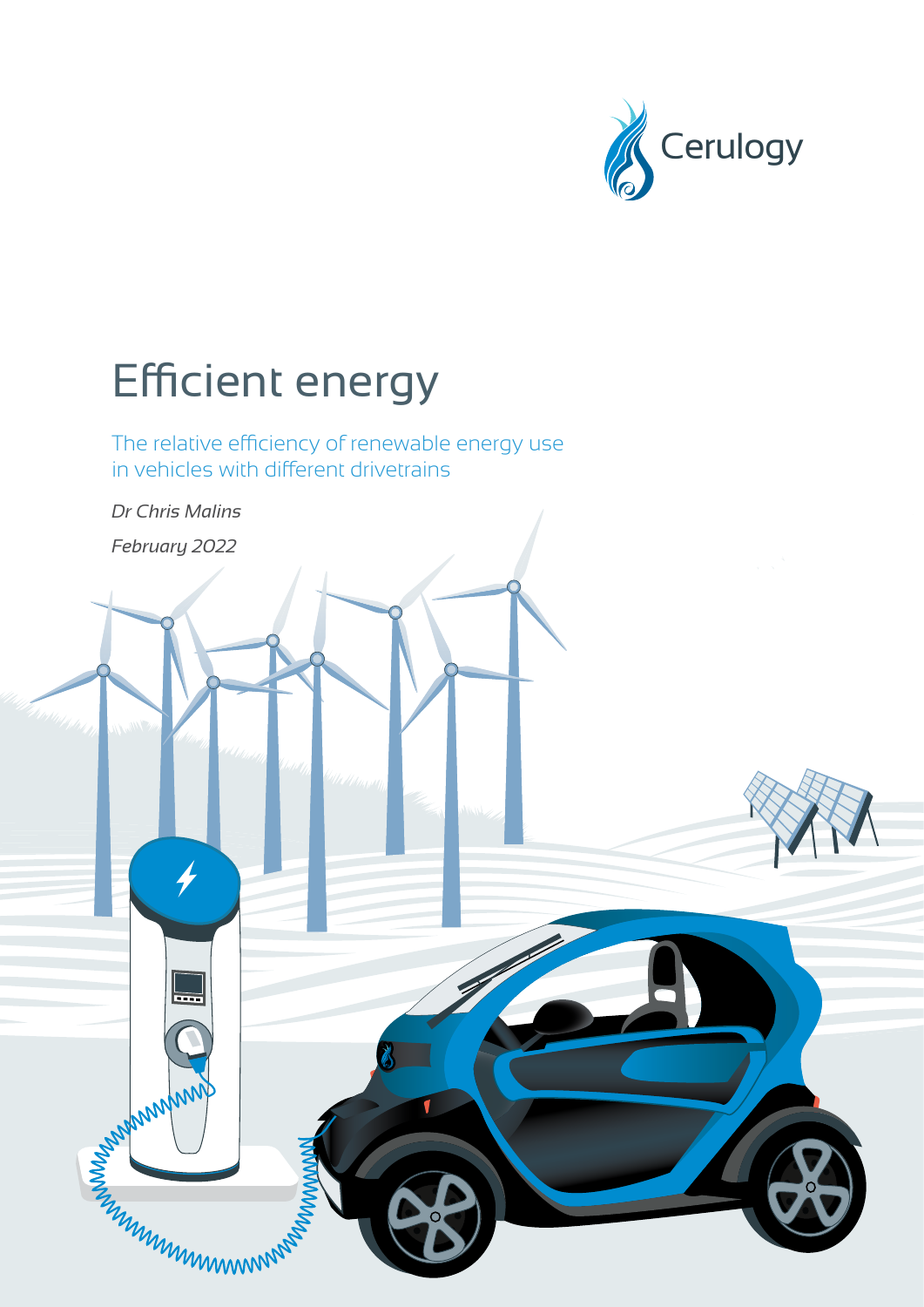

### **Acknowledgements**

This work was supported by Transport and Environment. Cover image by Jane Robertson Design.

#### *Disclaimer*

Any opinions expressed in this report are those of the author alone. Cerulogy accepts no liability for any loss arising in any circumstance whatsoever from the use of or any inaccuracy in the information presented in this report.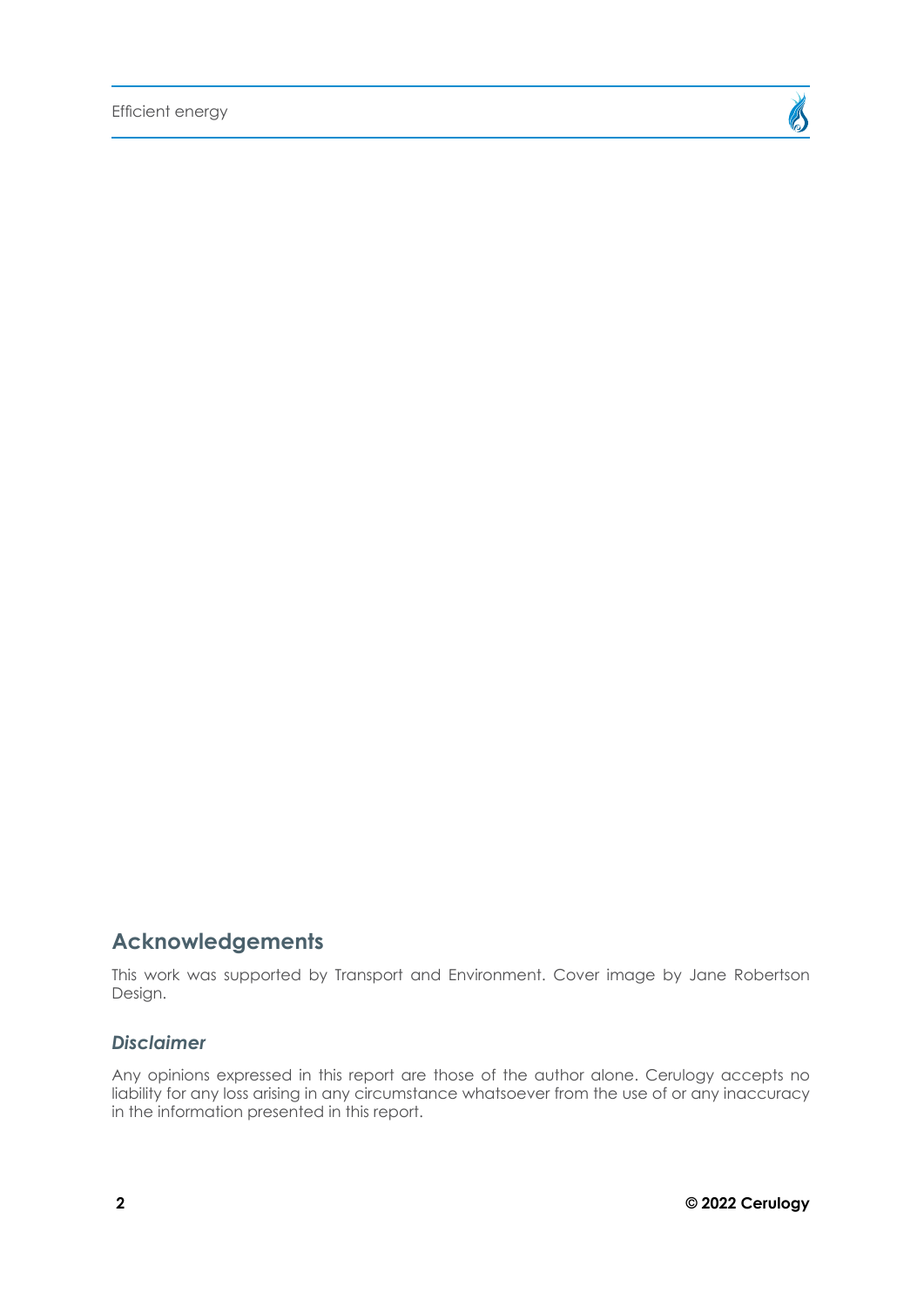

### **Contents**

| 1.                | Context                                   | $\boldsymbol{4}$    |
|-------------------|-------------------------------------------|---------------------|
| 2.                | <b>Powertrain efficiency</b>              | $\ddot{\mathbf{6}}$ |
| 2.1.              | JEC Tank-to-Wheels                        | 6                   |
|                   | 2.2. California Air Resources Board       | 9                   |
| 3.                | Delivering electrical energy to transport | 10                  |
| 4.                | <b>Comparing transport systems</b>        | $12 \,$             |
| 4.1.              | <b>Biomass energy</b>                     | 13                  |
| 5.                | <b>Supporting GHG avoidance</b>           | 15                  |
| 6.                | <b>Discussion</b>                         | 15                  |
| <b>References</b> |                                           | 15                  |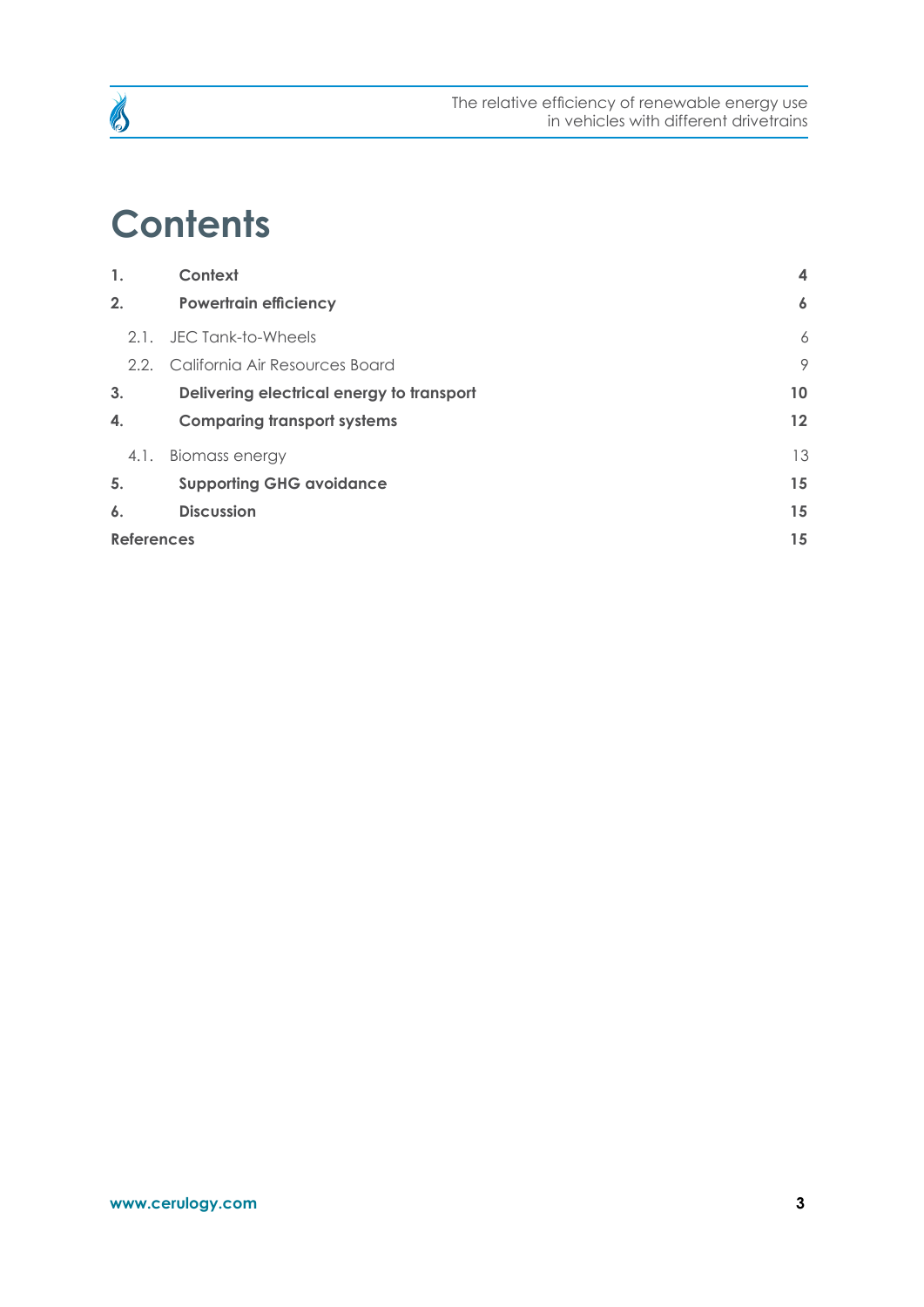## <span id="page-3-0"></span>**1. Context**

The world is in the process of a profound energy transition to decarbonised sources of energy. A major part of that transition is expected to be based around the replacement of internal combustion engine vehicles with electric drive vehicles, powered with some combination of batteries, overhead wires and hydrogen fuel cells. Europe is at the forefront of this transition in the transport sector.

While the direction of travel for Europe is clear, the details of the transition are still up for debate. European policy makers must consider the relative merits of a range of medium- and long-term technology options, and must build a policy environment that is fit to deliver an efficient transition. This requires balancing the drive to vehicle electrification with delivering continued progress in improving the efficiency of combustion engine vehicles, balancing the desire to increase the supply of alternative fuels against the sustainability issues associated with expanding biofuel consumption, and considering the appropriate role of emerging technologies such as electrofuels (hydrocarbon fuels synthesised with hydrogen produced by electrolysis). Across the board, it also means weighing the value of deliverable short-term changes against the need to focus on technologies with real long-term scalability.

One question for policy makers to resolve is how to appropriately balance the support given to the use of different forms of renewable energy in transport. These include renewable electricity supplied to battery electric vehicles, renewable hydrogen supplied to fuel cell vehicles, and biofuels or electrofuels supplied to internal combustion engine vehicles. The relative support available may be quite different depending on whether policies seek to give credit based on the amount of transport work that can be done, the amount of greenhouse gas emissions that can be avoided or on the amount of renewable energy supplied. Crediting electricity supplied to electric vehicles on the basis solely of the amount of energy supplied would fail to account for the greater distances that can be travelled for a single unit of energy by an electric vehicle.

The way that these questions are handled under the EU's Renewable Energy Directive (RED) has evolved several times since the first RED was adopted in 2009 (European Union, 2009). In the first RED, setting goals for 2020, the greater efficiency of electric road vehicles was recognised by counting renewable energy used by them two and a half times in assessing compliance with renewable energy targets. In 2015 this was amended by the "ILUC Directive" (European Union, 2015), which increased the multiplier for renewable electricity used in electric road vehicles to five. The recast of the Renewable Energy Directive to extend it for the period to 2030 (European Union, 2018) adjusted this multiplier again, stating that renewable electricity supplied to electric vehicles should be counted four times in assessing compliance with targets.

At the time of writing, a fourth iteration of the RED is under discussion with proposed amendments to the 2030 framework having been made as part of the Fit for 55 package (European Commission, 2021b). Under this proposal, the treatment of transport renewable energy under the RED would be moved from crediting per unit of energy to crediting per unit of greenhouse gas (GHG) emissions avoidance. Avoidance is calculated by comparison to a fossil fuel comparator GHG emissions value. This change in units implies that a new approach is needed to recognise more efficient vehicles. In the draft proposal, this would be accomplished by using a higher comparator value in assessing the contribution from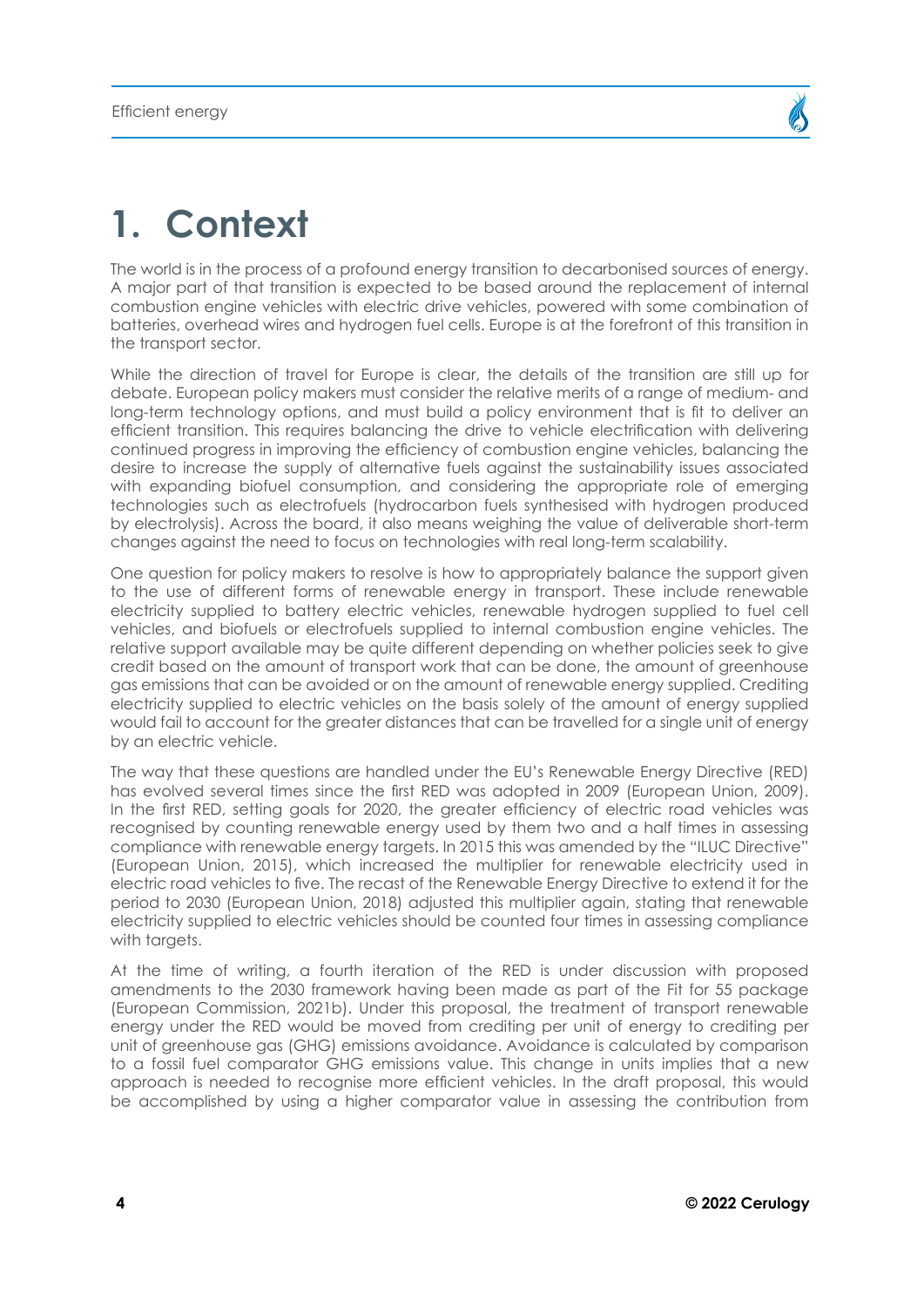

electricity used in electric vehicles than in assessing the contribution from biofuels etc. This proposal may, however, be amended before a final version is agreed between the European institutions.

In this short report we review the efficiency with which renewable energy (electricity and biomass) could be utilised to deliver transport services and discuss how the latest incarnation of the RED might appropriately recognise the differing efficiency of different drivetrains.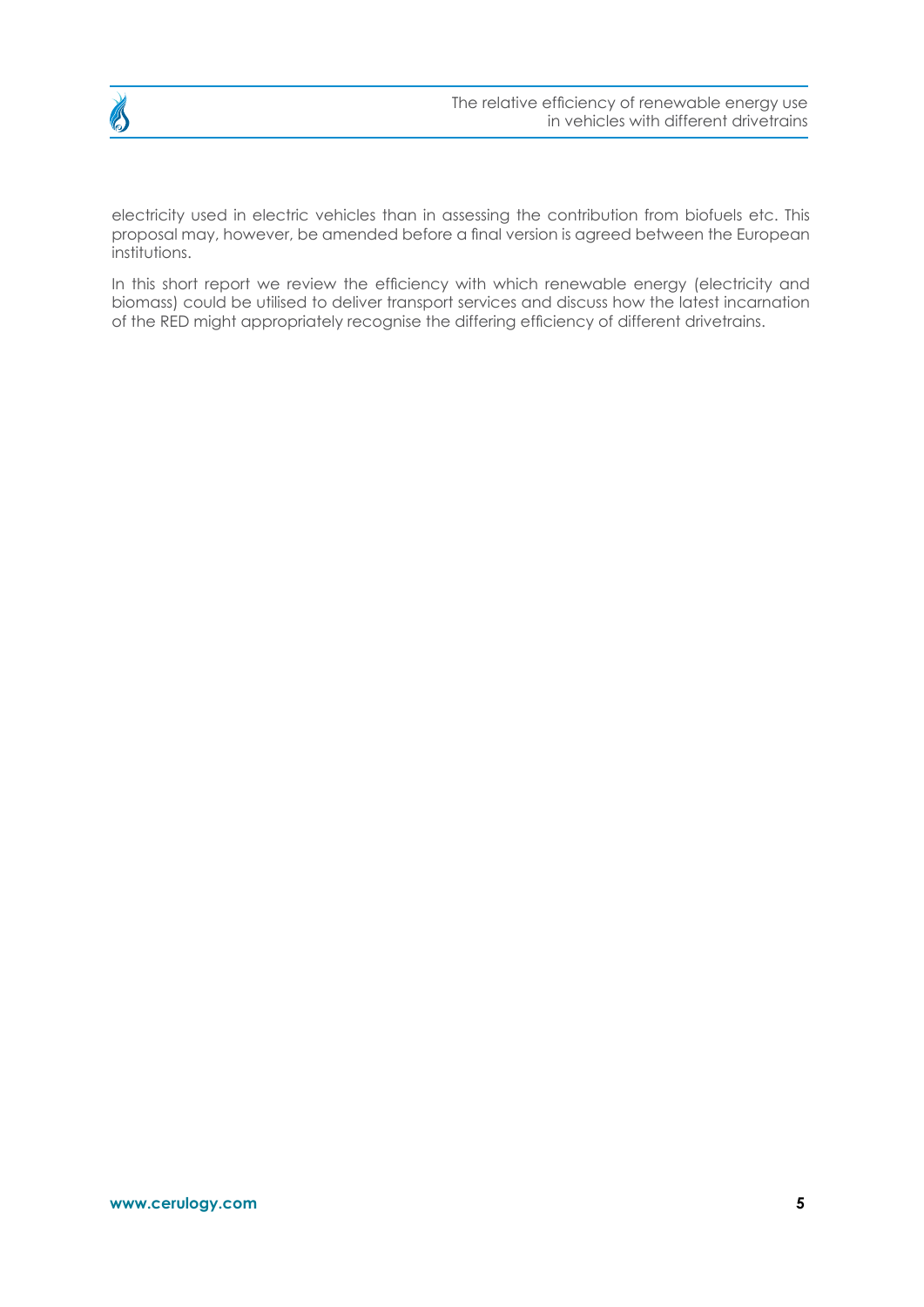### <span id="page-5-0"></span>**2. Powertrain efficiency**

The main underlying reason for the switch from combustion engine vehicles to electric vehicles is that greater efficiency of the electric drivetrain. It is simply possible to move a vehicle further with one megajoule of energy supplied to an electric motor than with one megajoule of petrol supplied to a combustion engine. The precise difference in energy efficiency depends on the type of vehicle and the way it is used – the efficiency advantage of electrification is eroded, for example, in the case of heavy vehicles moving large distances that would need to carry very large batteries. In this section we present 'energy economy ratios' (EERs) for a range of vehicle types. EERs are calculated by taking the ratio of energy use by a chosen reference vehicle to the energy use of the vehicle of interest1.

### **2.1. JEC Tank-to-Wheels**

The JEC is a consortium of the European Commission's Joint Research Centre (JRC), the European Council for Automotive Research and Development (EUCAR) and Concawe, which is the scientific division of the European Petroleum Refiners Association. Every few years the JEC publishes its 'Well-to-Wheels' (WtW) study, a review of the energy efficiency and greenhouse gas intensity of transport systems in the European Union. The Well-to-Wheels study is itself divided into two parts – Well-to-Tank (WTT) and Tank-to-Wheels (TTW). The Well-to-Tank part of the study considers the supply of energy to vehicles, while the Tank-to-Wheels part of the study considers the efficiency of energy use by the vehicles themselves.

The latest version of the JEC WTW study, version 5 (Prussi et al., 2020)<sup>2</sup>, includes typical energy efficiency data for both passenger and medium/heavy duty vehicles, considering a range of drivetrain configurations for 'current' vehicles<sup>3</sup> and future vehicles<sup>4</sup>. Below, EER results are presented based on comparing each vehicle type to a conventional combustion engine vehicle of the same type and generation. For passenger cars, the reference is a spark ignition vehicle using E10 fuel. For medium and heavy-duty trucks the reference is a compression ignition vehicle using B7 fuel.<sup>5</sup>

For passenger vehicles, there is a difference in the test cycle used for the assessment between the current and future vehicles. Current vehicles are assessed based on the older NEDC (New European Driving Cycle), whereas future vehicles are assessed based on the newer WLTP (Worldwide Harmonized Light Vehicles Test Procedure). The WLTP is designed to produce results that are more characteristic of real-world driving conditions and to reduce the scope for manufacturers to optimise vehicles to achieve better test results (Dornoff et al., 2020). Differences in reported energy use between the current and future passenger vehicles therefore reflect a combination of real changes in vehicle technology and the effects of the

- 3 2015 models for passenger cars, 2016 for medium/heavy duty trucks.
- 4 Expected energy efficiency for vehicles sold in 2025

5 Note that the WTW report also includes results for 0% and 100% biofuel blends – the precise biofuel content does not affect the results at the level of precision reported.

<sup>1</sup> This means that be definition the EER of the reference vehicle is always 1.

<sup>2</sup> The JEC WTW v5 consists of a number of documents and spreadsheets. When we refer to JEC WTW v5, we include this full collection, not only the 'main' report.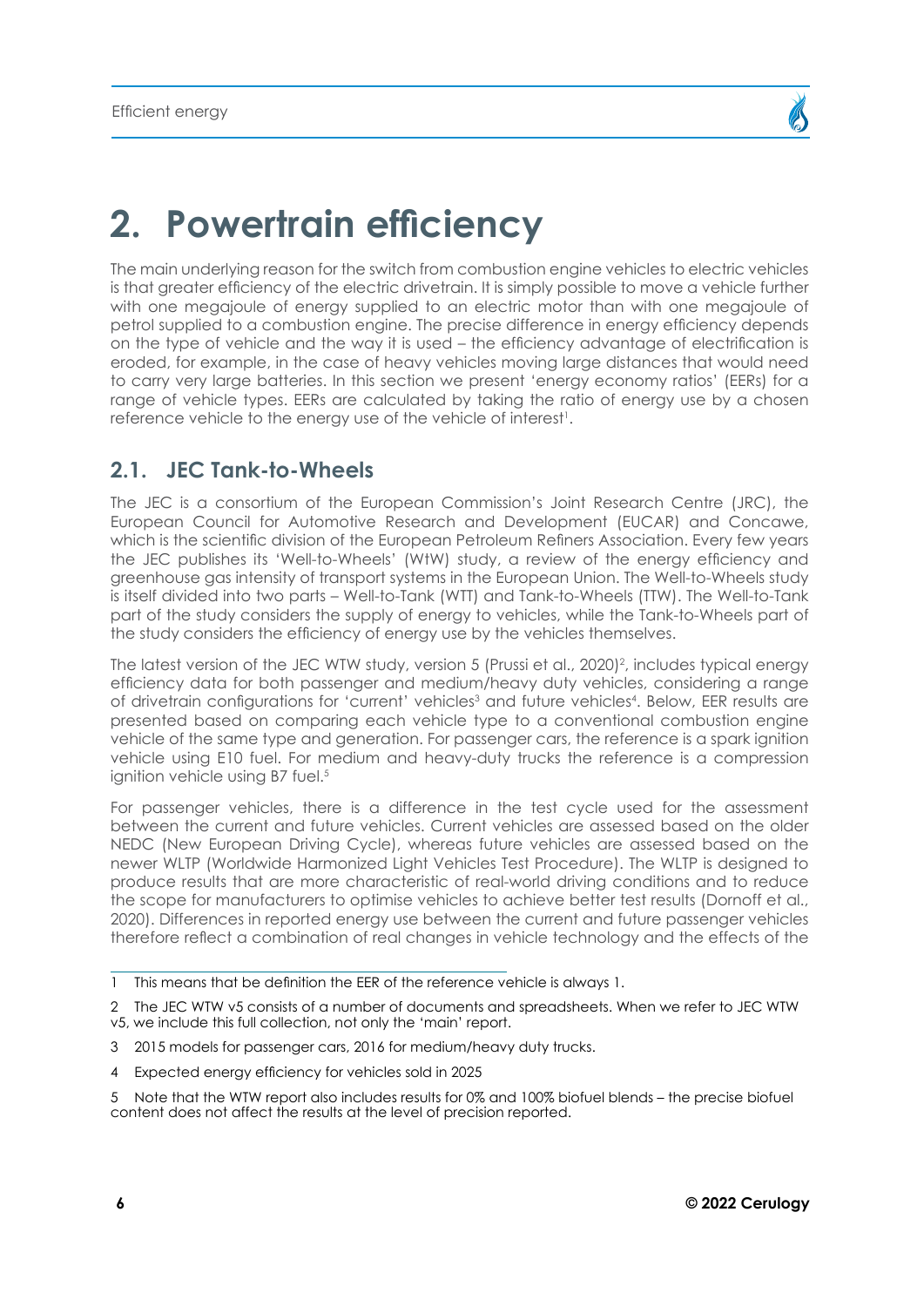

changed test cycle. This is discussed in more detail in the passenger vehicles TTW report. In the results presented below, the EERs are always calculated by comparing a given vehicle to a reference vehicle of the same generation on the same test cycle.

The EERs calculated from the JEC WTW v5 data are shown in Table 1 for passenger vehicles and in Table 2 for medium and heavy-duty trucks. EERs for electric vehicles include energy losses associated with battery charging.

| <b>Vehicle generation</b> | <b>Type</b>                    | Powertrain                                          | <b>EER</b> |
|---------------------------|--------------------------------|-----------------------------------------------------|------------|
|                           |                                | Petrol engine                                       | 1.0        |
|                           | <b>Spark ignition</b>          | Hybrid petrol                                       | 1.4        |
|                           |                                | Plug-in hybrid petrol                               | 2.1        |
|                           |                                | Diesel engine                                       | 1.2        |
| 2015                      | <b>Compression</b><br>ignition | <b>Hybrid diesel</b>                                | 1.5        |
|                           |                                | Plug-in hybrid diesel                               | 2.2        |
|                           | <b>Electric</b>                | <b>Battery electric</b><br>$(150 \text{ km range})$ | 3.8        |
|                           | <b>Fuel cell</b>               | Fuel cell                                           | 2.5        |
|                           |                                | Petrol engine                                       | 1.0        |
|                           | <b>Spark ignition</b>          | Hybrid petrol                                       | 1.4        |
|                           |                                | Plug-in hybrid petrol                               | 2.4        |
|                           |                                | Diesel engine                                       | 1.1        |
| 2025                      | <b>Compression</b><br>ignition | <b>Hybrid diesel</b>                                | 1.3        |
|                           |                                | Plug-in hybrid diesel                               | 2.3        |
|                           |                                | <b>Battery electric</b><br>(200 km range)           | 3.3        |
|                           | <b>Electric</b>                | <b>Battery electric</b><br>(400 km range)           | 3.1        |
|                           | <b>Fuel cell</b>               | Fuel cell                                           | 2.0        |

#### **Table 1. Calculated EERs for passenger cars**

*Source: JEC WTW v5*

For passenger vehicles notice that the EERs for electric vehicles are higher in 2015 than in the predictions for 2025. This is because there is greater scope to increase the efficiency of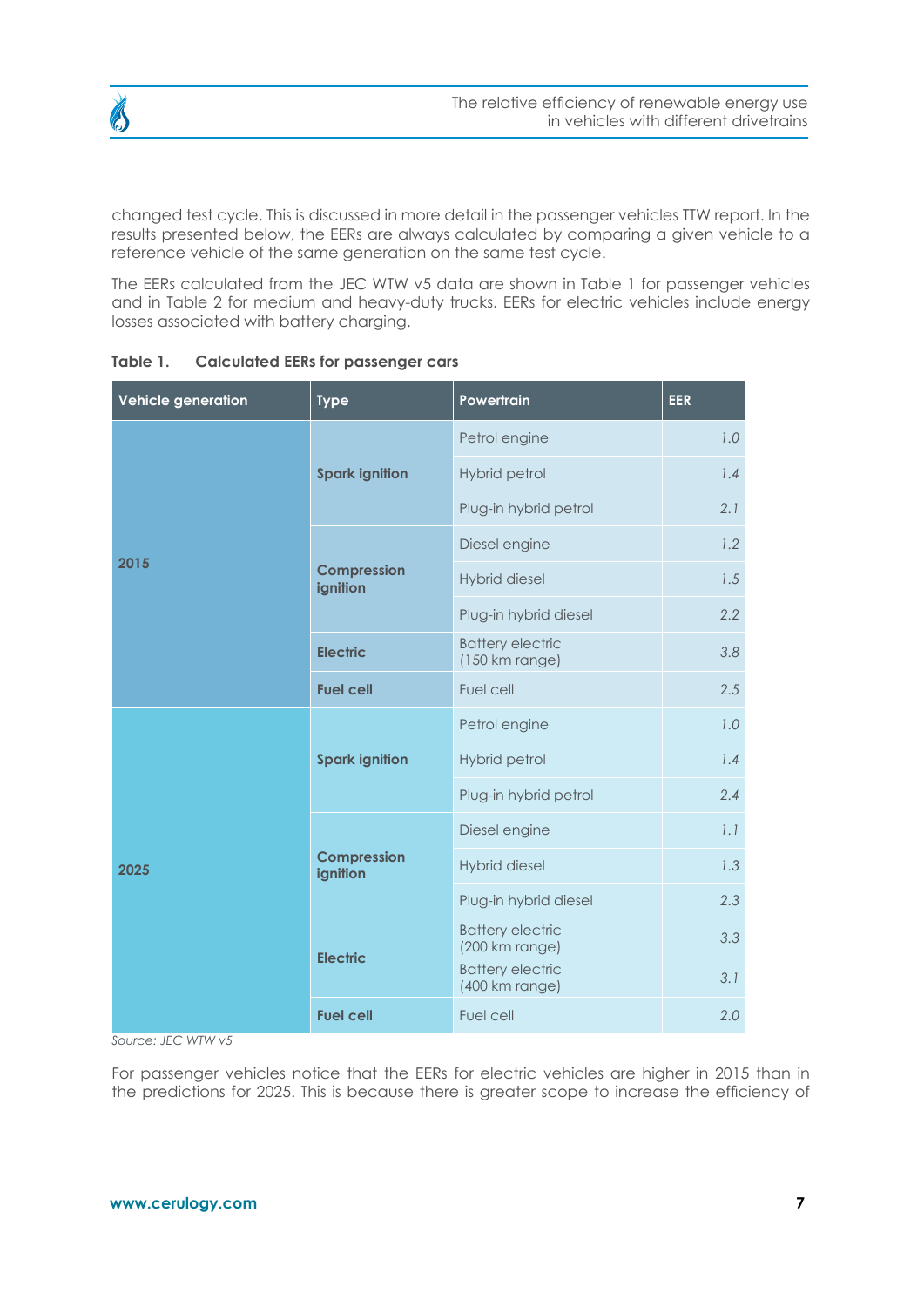internal combustion engines over time and therefore the efficiency differential is expected to reduce over time. Nevertheless, we see that the electric powertrain has a considerable efficiency advantage over the combustion engine, with EERs above 3 in all cases. Fuel cell vehicles also have a high EER (2 for 2025 models and 2.5 for 2015).

**Table 2. Calculated EERs for medium- and heavy-duty vehicles**

| <b>Vehicle generation</b> | <b>Type</b>              | Powertrain              | <b>EER</b> |
|---------------------------|--------------------------|-------------------------|------------|
|                           |                          | Diesel engine           | 1.0        |
|                           |                          | Hybrid diesel           | 1.1        |
|                           | Long haul                | <b>Battery electric</b> | 1.7        |
|                           |                          | Catenary electric       | 2.1        |
| 2016                      |                          | Fuel cell               | 1.3        |
|                           |                          | Diesel engine           | 1.0        |
|                           |                          | Hybrid diesel           | 1.1        |
|                           | <b>Regional delivery</b> | <b>Battery electric</b> | 2.1        |
|                           |                          | Catenary electric       | 2.5        |
|                           |                          | Fuel cell               | 1.5        |
|                           |                          | Diesel engine           | 1.0        |
|                           |                          | Hybrid diesel           | 1.1        |
|                           | Long haul                | <b>Battery electric</b> | 2.0        |
|                           |                          | Catenary electric       | 2.3        |
| 2025                      |                          | Fuel cell               | 1.4        |
|                           |                          | Diesel engine           | 1.0        |
|                           |                          | Hybrid diesel           | 1.1        |
|                           | <b>Regional delivery</b> | <b>Battery electric</b> | 2.2        |
|                           |                          | Catenary electric       | 2.5        |
|                           |                          | Fuel cell               | 1.5        |

*Source: JEC WTW v5*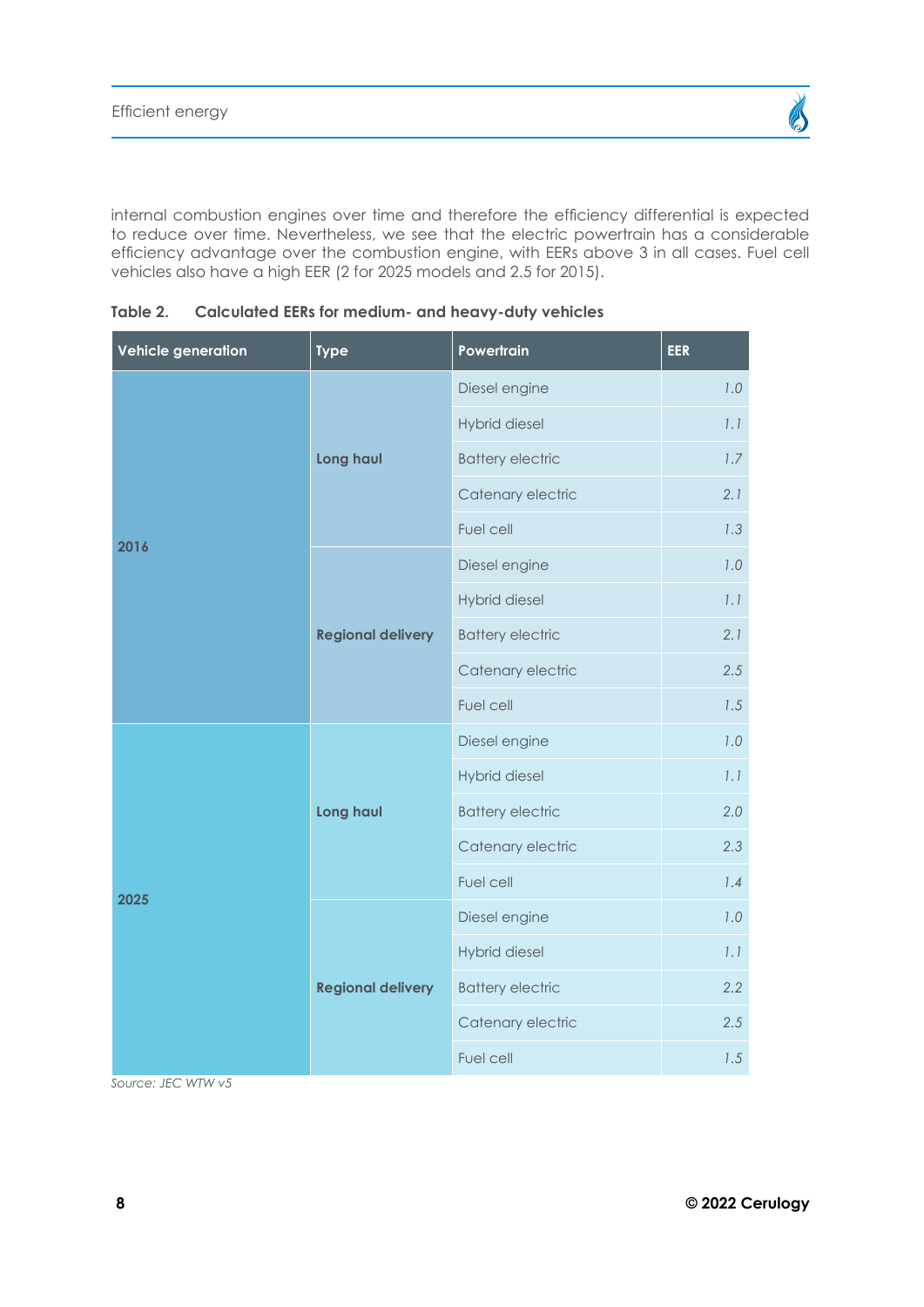

<span id="page-8-0"></span>

The efficiency advantage over combustion engines for electric drivetrain medium- and heavy-duty vehicles is not so great as for passenger vehicles, but still considerable. The most efficient configuration is catenary electric vehicles as they are not required to carry large batteries for power storage, but these are of course dependent on availability of catenary infrastructure. The results for 2025 electric drivetrain vehicles are better than or equal to the results for 2016, which reflects the relatively early stage of development of medium- and heavy-duty electric drivetrains.

### **2.2. California Air Resources Board**

The California the Low Carbon Fuel Standard (LCFS) is a regulation requiring fuel suppliers in California to deliver GHG emissions intensity savings in the California fuel pool by generating or purchasing emissions reduction credits. The California Air Resources Board uses EERs to calculate the emissions avoidance credit to be given to electric drivetrain vehicles under the LCFS; these are listed in Table 3.

| <b>Type</b>              | <b>Powertrain</b>                    | <b>EER</b>         |
|--------------------------|--------------------------------------|--------------------|
|                          | <b>Battery electric car</b>          | 3.4                |
| Light duty               | Fuel cell car                        | 2.5                |
|                          | <b>Battery electric</b><br>motorbike | 4.4                |
| <b>Medium/heavy duty</b> | Battery electric truck or<br>bus     | 5.0                |
|                          | Fuel cell truck or bus               | 1.9<br>$\cdot$ $-$ |

**Table 3. EERs used for calculating credit generation under the California LCFS**

*Source: Cal. Code Regs. Tit. 17, § 95486.1 - Generating and Calculating Credits and Deficits Using Fuel Pathways (2021)*

Under the LCFS, EERs are used in the calculation of the GHG emission avoidance credits that should be awarded based on the amount of energy supplied to a given vehicle type following this equation:

$$
Credits = Energy \times \left( \left( Cl_{target} - \frac{Cl_{energy}}{EER} \right) \times EER \right)
$$

The regulatory values in California for passenger vehicles are comparable to the estimated EERs for 2015 vehicles from the JEC WTW v5, but a little higher than the predicted 2025 values. The regulatory EER of 5 used for electric trucks and buses is high compared to the JEC WTW v5 values, the underlying analysis is described by CARB (2018).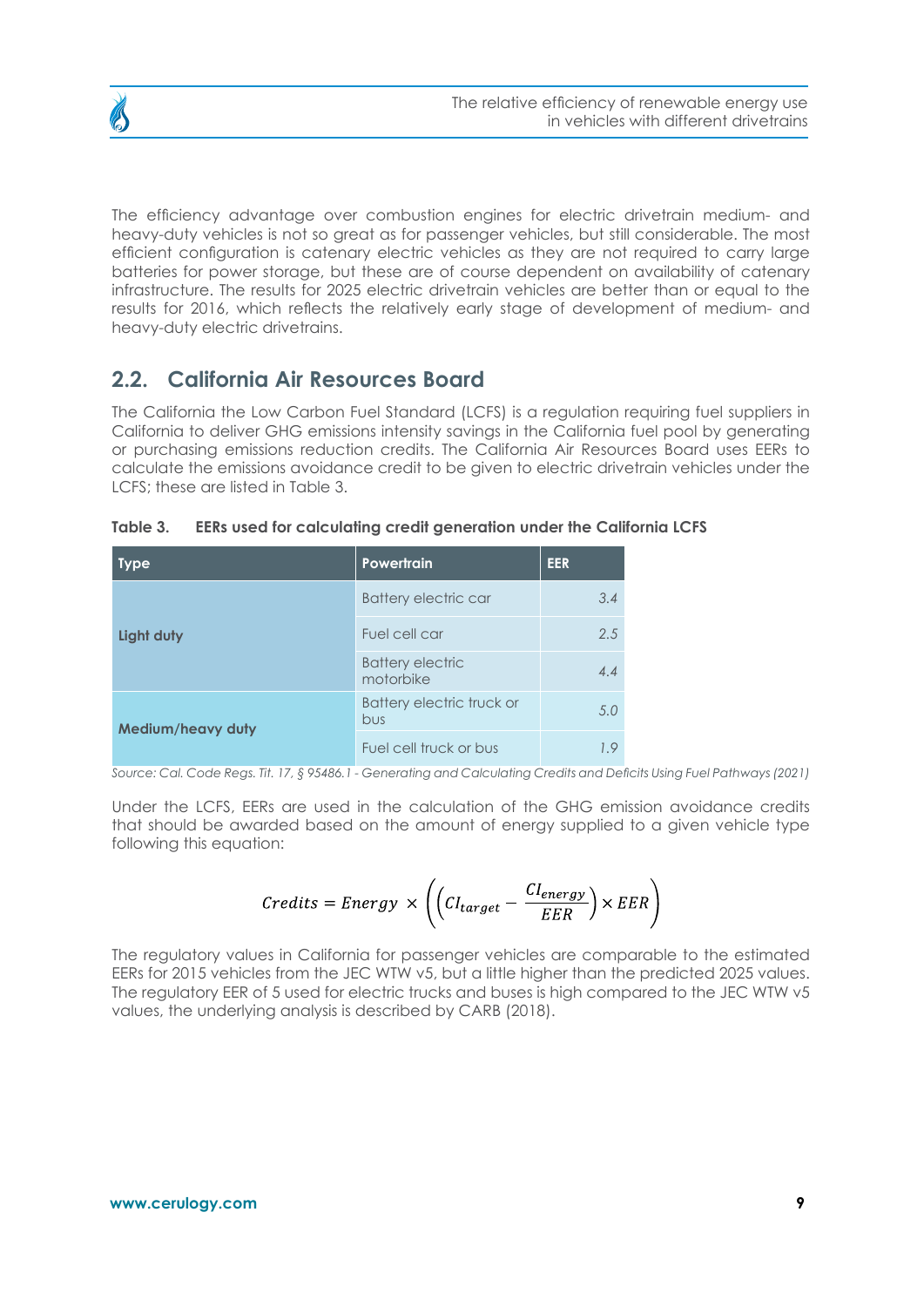

## <span id="page-9-0"></span>**3. Delivering electrical energy to transport**

The efficiency of vehicles represents the "tank-to-wheel" part of the transportation system, but the overall energy efficiency of different energy/powertrain combinations is also affected by the efficiency with which primary energy is converted into a form that can be used by the vehicle, the "well-to-tank" part of the system. Renewable electricity can be used to provide energy for vehicles in three basic ways:

- 1. Electricity can be supplied directly to vehicles with electric drivetrains through battery charging or via a direct power connection such as a catenary wire.
- 2. The electricity can be converted to hydrogen through electrolysis, and the hydrogen can be supplied at hydrogen fuelling stations to vehicles with hydrogen tanks and fuel cells.
- 3. The electricity can be converted to hydrogen through electrolysis, the hydrogen can be used as a platform to synthesise liquid hydrocarbon fuels, and the liquid hydrocarbons can be supplied to vehicles with internal combustion engines (often referred to as 'electrofuels' or as RFONBOs<sup>6</sup>).

From the point of view of vehicle manufacturers, supplying electricity as electrofuels may seem the most convenient way to use renewable electricity to power transport, because if electricity can be used to produce liquid petrol or diesel then there is no need to change existing engines or fuelling infrastructure. Unfortunately, there are also downsides to this approach. Energy is lost through the chemical conversion processes to go from electricity to hydrocarbons, and sticking with internal combustion engines means failing to take advantage of the high efficiency of the electric drivetrain. The cost of electrofuel production may also be a barrier to deployment of the technology (Malins, 2017).

The JEC WTW v5 also includes a characterisation in the WTT section of the report of the potential energy efficiency of systems to supply hydrogen or electrofuels. Combining this information with the EERs from the TTW section of the report allows us to compare the overall efficiency of systems to deliver renewable electricity to transportation. Table 4 provides a characterisation of the expected efficiency of electricity supply to transport for the three energy supply systems. The efficiency values reported for hydrogen and electrofuel systems include consideration of electricity required for electrolysis, carbon capture and fuel synthesis, but do not include any additional heat required for the associated processes7 . It is assumed that 15% of electricity supplied to battery vehicles is lost during the battery charge and discharge cycle (this is the JEC WTW v5 assumption for charging in 2025. The table shows two electrolysis options. Low temperature electrolysis is a more mature technology but is less efficient. High temperature electrolysis is a less mature technology. It has potential to be significantly more efficient in terms of conversion of electrical energy to chemical energy but requires additional heat inputs (this heat energy input is not considered in Table 4).

<sup>6</sup> Renewable fuels of non-biological origin.

<sup>7</sup> The Fischer-Tropsch fuel synthesis reaction is exothermic and would supply much but not necessarily all of the heat energy required for carbon capture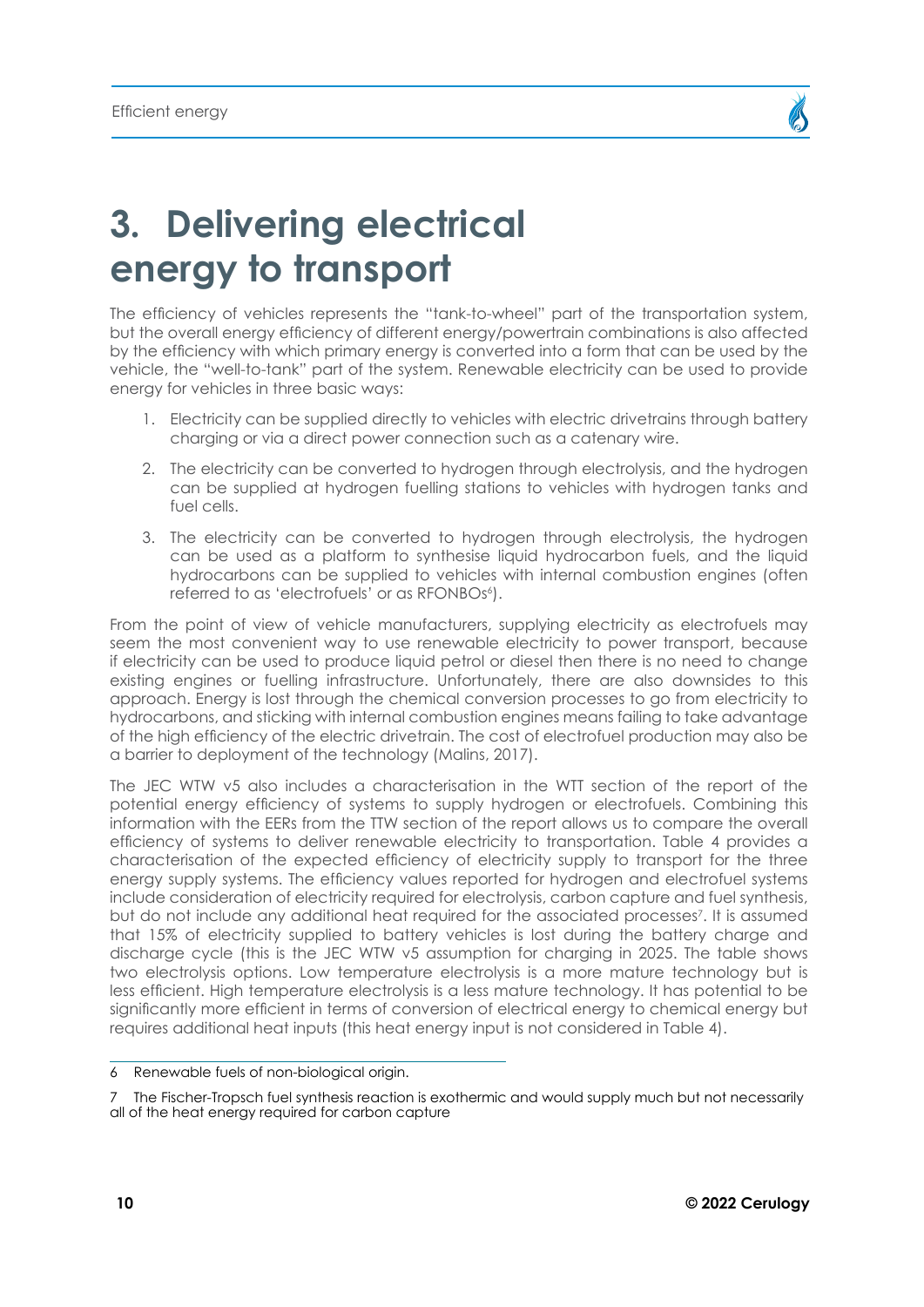

| Table 4. |  |  |  |  | Energy supply efficiency from electricity |
|----------|--|--|--|--|-------------------------------------------|
|----------|--|--|--|--|-------------------------------------------|

|                                                            | <b>Supply efficiency</b>        |                                         |  |  |
|------------------------------------------------------------|---------------------------------|-----------------------------------------|--|--|
| Fuel                                                       | Low temperature<br>electrolysis | <b>High temperature</b><br>electrolysis |  |  |
| <b>Electricity via battery charging</b>                    | 0.85                            | 0.85                                    |  |  |
| <b>Hydrogen for fuel cells</b>                             | 0.65                            | 0.80                                    |  |  |
| <b>Electrofuels (with direct air capture</b><br>of $CO2$ ) | 0.40                            | 0.50                                    |  |  |

*Source: JEC WTW v5*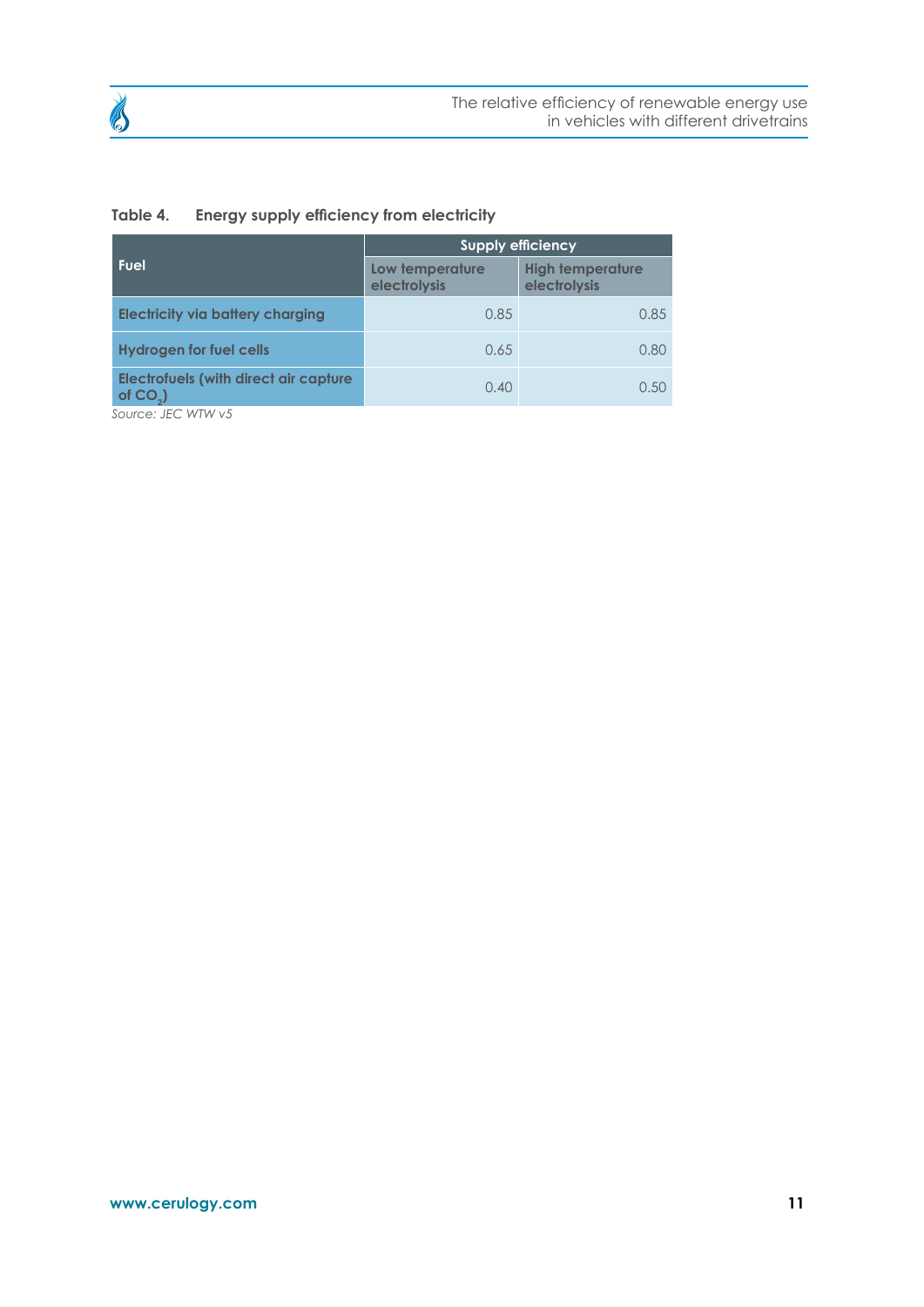## <span id="page-11-0"></span>**4. Comparing transport systems**

Combining the WTT and TTW elements of the analysis enables us to compare the efficiency with which electricity could be used to displace liquid hydrocarbons in transport. Table 5 is based on 2025 vehicle characterisations from JEC WTW v5. In order to simplify the presentation, simple arithmetic averages have been taken across vehicle ranges for passenger BEVs and across medium and heavy duty for goods BEVs and FCVs. Results are presented for both the less efficient low temperature electrolysis process (top of the table) and the more efficient high temperature electrolysis (bottom of the table).

| <b>Type</b>      | Powertrain                     | <b>Electricity</b><br>supply<br>efficiency | <b>EER</b> | <b>Relative</b><br>efficiency (MJ<br>fuel displaced<br>per MJ of elec-<br>tricity) |  |  |  |
|------------------|--------------------------------|--------------------------------------------|------------|------------------------------------------------------------------------------------|--|--|--|
|                  | Low temperature electrolysis   |                                            |            |                                                                                    |  |  |  |
|                  | Petrol engine with electrofuel | 0.4                                        | 1.0        | 0.4                                                                                |  |  |  |
| <b>Passenger</b> | <b>Battery electric</b>        | 0.9                                        | 3.2        | 3.0                                                                                |  |  |  |
|                  | Fuel cell                      | 0.6                                        | 2.0        | 1.3                                                                                |  |  |  |
|                  | Diesel engine with electrofuel | 0.4                                        | 1.0        | 0.4                                                                                |  |  |  |
| Goods            | <b>Battery electric</b>        | 0.9                                        | 2.1        | 2.0                                                                                |  |  |  |
|                  | <b>Fuel cell</b>               | 0.6                                        | 1.5        | 0.9                                                                                |  |  |  |
|                  | High temperature electrolysis  |                                            |            |                                                                                    |  |  |  |
|                  | Petrol engine with electrofuel | 0.5                                        | 1.0        | 0.5                                                                                |  |  |  |
| Passenger        | <b>Battery electric</b>        | 0.9                                        | 3.2        | 3.0                                                                                |  |  |  |
|                  | Fuel cell                      | 0.8                                        | 2.0        | 1.6                                                                                |  |  |  |
| Goods            | Diesel engine with electrofuel | 0.5                                        | 1.0        | 0.5                                                                                |  |  |  |
|                  | <b>Battery electric</b>        | 0.9                                        | 2.1        | 2.0                                                                                |  |  |  |
|                  | Fuel cell                      | 0.8                                        | 1.5        | 1.1                                                                                |  |  |  |

**Table 5. Fuel displacement from the use of electricity in transport**

The results detailed in Table 5 show the much greater fuel displacement efficiency that can be achieved by using electricity directly in battery electric vehicles than by the production of electrofuels. Even with a high temperature electrolysis process, six times more fuel use can be displaced by the same amount of electricity with a battery electric passenger vehicle than by using electrofuels. For goods vehicles there is a factor four difference. Fuel displace-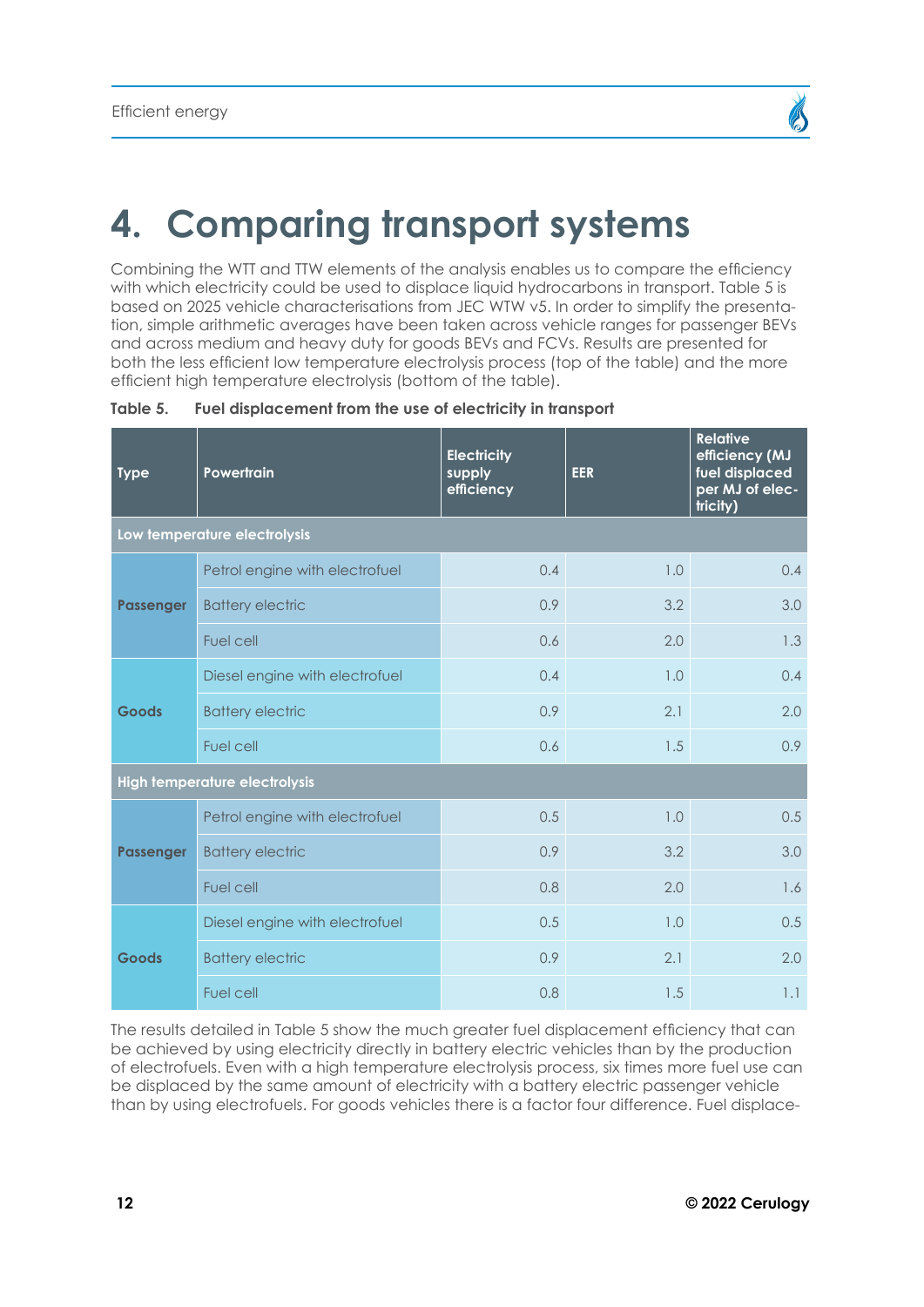<span id="page-12-0"></span>

ment from converting electricity to hydrogen for use in fuel cell vehicles falls in the middle.

#### **4.1. Biomass energy**

The analysis can be taken one stage further by considering the potential fuel displacement efficiency from the use of biomass for energy. It is generally acknowledged that electrofuels and electric vehicle charging should ideally be supported by 'zero emissions' renewables such as wind and solar power, but the EU expects to continue using biomass for both electricity generation and liquid biofuel production for the foreseeable future, and therefore it is of interest to compare the efficiency with which hydrocarbon fuels could be displaced per unit of primary biomass energy. Table 6 shows the fuel displacement per unit of chemical energy ion biomass feedstock when the biomass is used either for electricity generation<sup>8</sup> or is converted to liquid fuel through a process of gasification and Fischer-Tropsch fuel synthesis. The efficiencies for both are taken from JEC WTW v5, and results are presented for the high temperature electrolysis case only. We also include a pathway for supply of hydrogen from biomass gasification directly to fuel cells, assuming a hydrogen production efficiency of 60% based on Binder et al. (2018)<sup>9</sup>.

| <b>Type</b>      | <b>Powertrain</b>                                 | <b>Biomass</b><br>conversion<br>efficiency | <b>Electricity</b><br>supply<br>efficiency | <b>EER</b> | <b>Relative</b><br>efficiency (MJ<br>fuel displaced<br>per MJ biomass) |
|------------------|---------------------------------------------------|--------------------------------------------|--------------------------------------------|------------|------------------------------------------------------------------------|
|                  | Petrol engine with BtL biofuel                    | 0.5                                        |                                            | 1.0        | 0.5                                                                    |
|                  | Petrol engine with electrofuel                    | 0.4                                        | 0.5                                        | 1.0        | 0.2                                                                    |
| <b>Passenger</b> | <b>Battery electric</b>                           | 0.4                                        | 0.9                                        | 3.2        | 1.1                                                                    |
|                  | Fuel cell (hydrogen from<br>biomass gasification) | 0.6                                        |                                            | 2.0        | 1.2                                                                    |
|                  | Fuel cell (hydrogen from<br>electrolysis)         | 0.4                                        | 0.8                                        | 2.0        | 0.6                                                                    |
| <b>Goods</b>     | Diesel engine with BtL biofuel                    | 0.5                                        |                                            | 1.0        | 0.5                                                                    |
|                  | Diesel engine with electrofuel                    | 0.4                                        | 0.5                                        | 1.0        | $0.2^{\circ}$                                                          |
|                  | <b>Battery electric</b>                           | 0.4                                        | 0.9                                        | 2.1        | 0.7                                                                    |
|                  | Fuel cell (hydrogen from<br>biomass gasification) | 0.6                                        |                                            | 1.5        | 0.9 <sup>°</sup>                                                       |
|                  | Fuel cell (hydrogen from<br>electrolysis)         | 0.4                                        | 0.8                                        | 1.5        | 0.4                                                                    |

| Table 6. | Fuel displacement from the use of biomass in transport |
|----------|--------------------------------------------------------|
|----------|--------------------------------------------------------|

8 Here we have used the thermal efficiency given by JEC WTW v5 for a dedicated 10 MW Integrated Gasification Combined Cycle biomass power plant.

9 Binder et al. (2018) present hydrogen production pathways with theoretical biomass to hydrogen efficiencies of 69% and 33% respectively.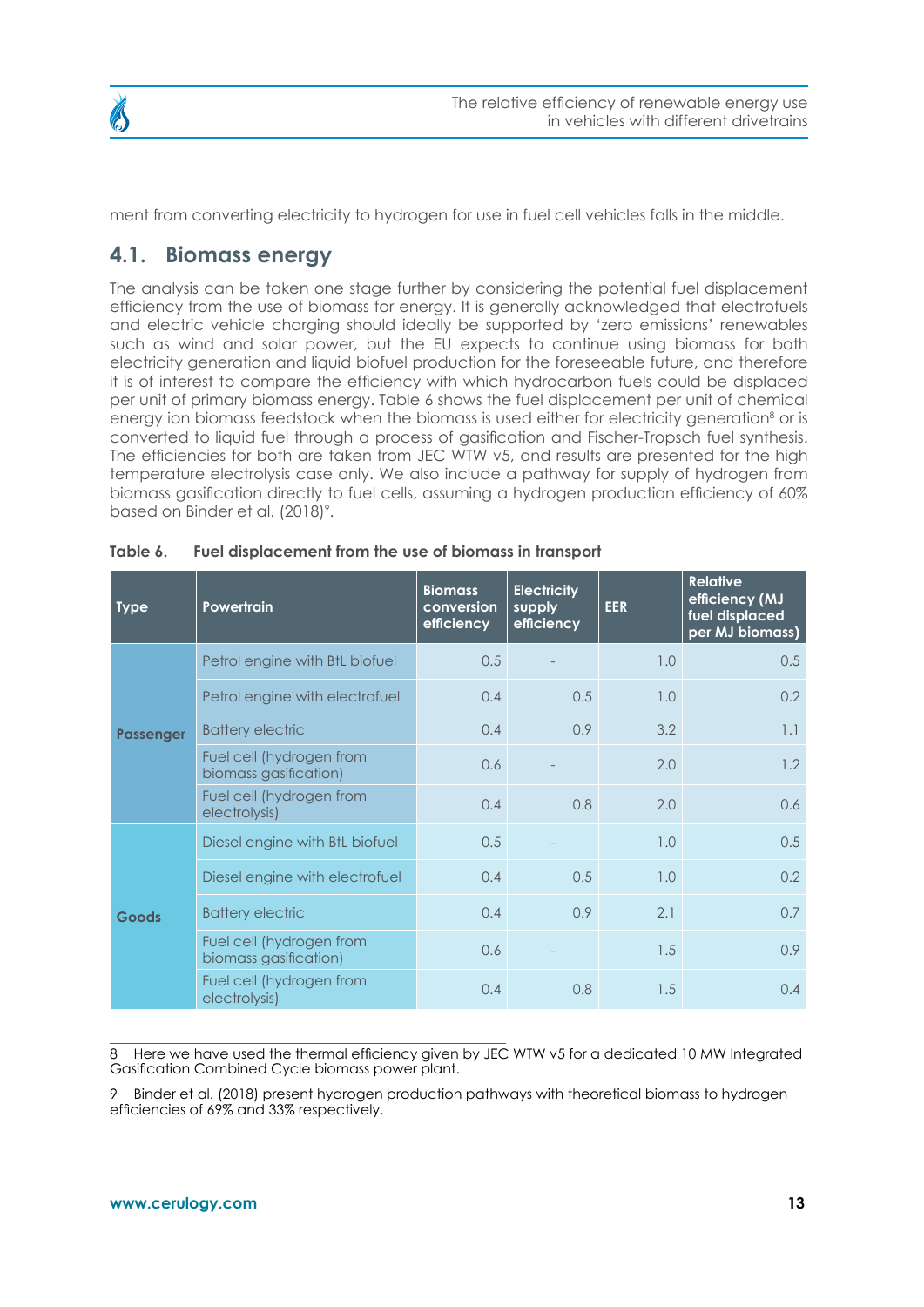Table 6 shows that the most efficient ways to power transport with biomass would be through electricity generation and supply of that electricity to electric vehicles or through hydrogen production via biomass gasification and supply of that hydrogen to fuel cell vehicles. It is significantly less efficient to produce electrofuels from biomass-based electricity than to produce biofuel from that biomass directly.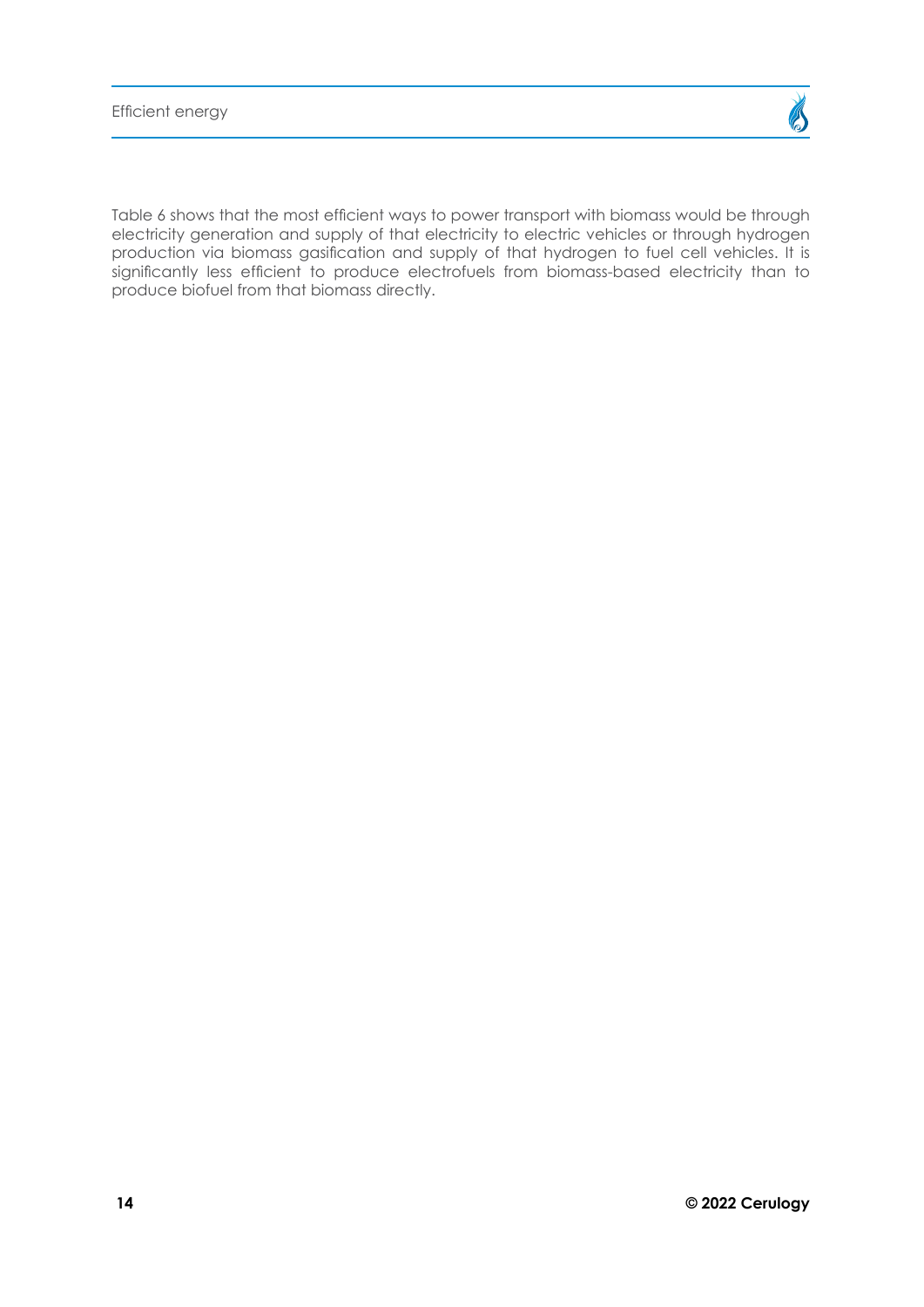<span id="page-14-0"></span>

### **5. Supporting GHG avoidance**

The large differences in energy use efficiency between fuels and powertrains have implications for the GHG emissions benefits that can be delivered, and this should inform the way that renewable energy use in different vehicles is credited under any revision to the RED.

Table 7 provides equivalence factors comparing the benefit from supplying energy to vehicles as electricity, as hydrogen or as electrofuels, compared to the use of ethanol in a combustion engine as a baseline. The first row shows the equivalence in terms of the transport work that can be done by a vehicle with one unit of delivered energy. The second row shows equivalence in terms of the GHG benefit that could be achieved (compared to the use of fossil fuels in an internal combustion engine) per unit of energy delivered when consuming electricity at the expected GHG intensity of the 2030 EU grid mix (48.8 gCO<sub>2</sub>e/MJ, European Commission, 2021a). The third row shows equivalence in terms of the GHG benefit that could be achieved per unit of energy delivered when consuming zero carbon electricity. A megajoule of zero carbon electricity supplied to a battery electric vehicle allows the avoidance of 5.4 times more GHG emissions from fossil fuel use than is achieved by supplying a megajoule of ethanol with a 60% GHG saving to a conventional vehicle.

|                                                                                                                                              | <b>BEVs*</b> | FCEVs** | <b>E-fuels in ICE</b> | Ethanol in spark<br><b>ICE (60% GHG)</b><br>reduction) |
|----------------------------------------------------------------------------------------------------------------------------------------------|--------------|---------|-----------------------|--------------------------------------------------------|
| <b>Equivalence by distance</b><br>travelled per unit of energy<br>delivered to vehicle                                                       | 3.2          | 1.5     |                       |                                                        |
| <b>Equivalence by GHG</b><br>saving delivered per unit of<br>energy delivered to vehicle<br>(electricity at 48.8 gCO <sub>2</sub> e/<br>(MJ) | 4.5          | 1.4     | $-0.01$               |                                                        |
| <b>Equivalence by GHG</b><br>saving delivered per unit of<br>energy delivered to vehicle<br>(electricity at 0 gCO <sub>2</sub> e/MJ)         | 5.4          | 2.4     | 1.7                   |                                                        |

#### **Table 7. Equivalence values**

*\*The BEV values use an EER averaged across the 2025 values from JEC for passenger cars, as passenger vehicles are likely to dominate electric vehicle markets in the near term.* 

*\*\*The fuel cell values use an EER averaged across the 2025 values from JEC for goods vehicles, as fuel cells may play a larger role in heavy duty transport. For example European Commission (2018) states that, "Hydrogen and fuel cells can play an important role in the achievement of a low-carbon road transport system, in particular in long-distance transport, e.g. for long-haul heavy goods vehicles and coaches."*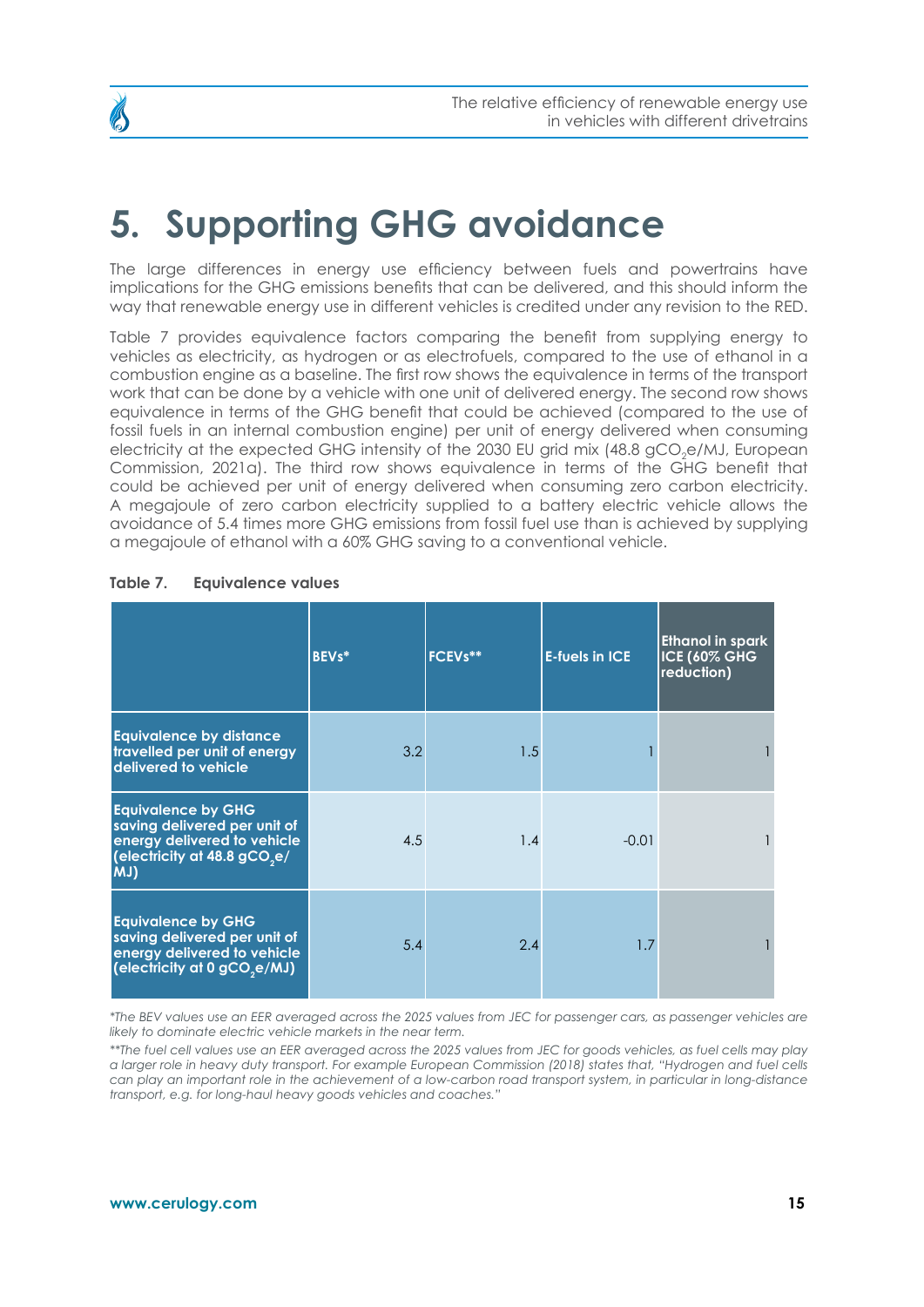### **6. Discussion**

If the proposed transition of the Renewable Energy Directive from an energy-based target for the use of renewable energy in transport to a GHG saving based target for the use of renewable energy in transport goes ahead, it is important that GHG savings delivered by the use of electricity in battery or catenary electric vehicles and the use of hydrogen in fuel cell vehicles are fairly credited. This requires recognising that a unit of energy supplied to an electric drive vehicle allows more transport work to be done than delivering a unit of energy to an internal combustion engine vehicle. Delivering a megajoule of zero carbon renewable electricity to a battery electric vehicle delivers can be expected to do 3.2 times more transport work and deliver 5.4 times more GHG reductions than delivering a megajoule of RED II compliant ethanol to a combustion engine vehicle.

The proposed changes to the RED as part of the Fit for 55 package would not credit this greater energy efficiency directly by including an EER for electric vehicles. Instead, the proposal would have suppliers use a higher fossil fuel comparator value when assessing the GHG saving from renewable energy supplied for electric vehicles than when assessing the GHG saving from renewable liquid fuels (183 gCOe2/MJ when assessing the GHG benefits of electricity use instead of 94 gCO $_{\textrm{\tiny{2}}}$ e/MJ). This use of a high emissions comparator allows the greater efficiency of battery electric vehicles to be partly recognised. Under this system, a megajoule of zero carbon renewable electricity supplied to an electric vehicle would receive 3.2 times as much credit as a megajoule of ethanol supplied to a combustion engine vehicle with a 60% reportable carbon saving. This is still significantly less than the 5.4 times difference in GHG emissions reductions delivered, but would be enough to provide a clear signal that the supply of renewable electricity to battery electric vehicles should be an important part of meeting the revised RED targets.

In conclusion, the most transparent way to recognise the greater efficiency of electric drive vehicles when the RED is revised would be through a multiplier. The JEC Well-to-Wheels study shows that a multiplier of 3.2 would be appropriate. The proposed approach of adopting a different fossil fuel comparator is less transparent but can fulfil a somewhat similar function in the legislation. If the differentiation of fossil fuel comparators was removed without reinstating a multiplier it would result in a serious under-crediting of renewable electricity supplied to electric vehicles and create an unlevel playing field.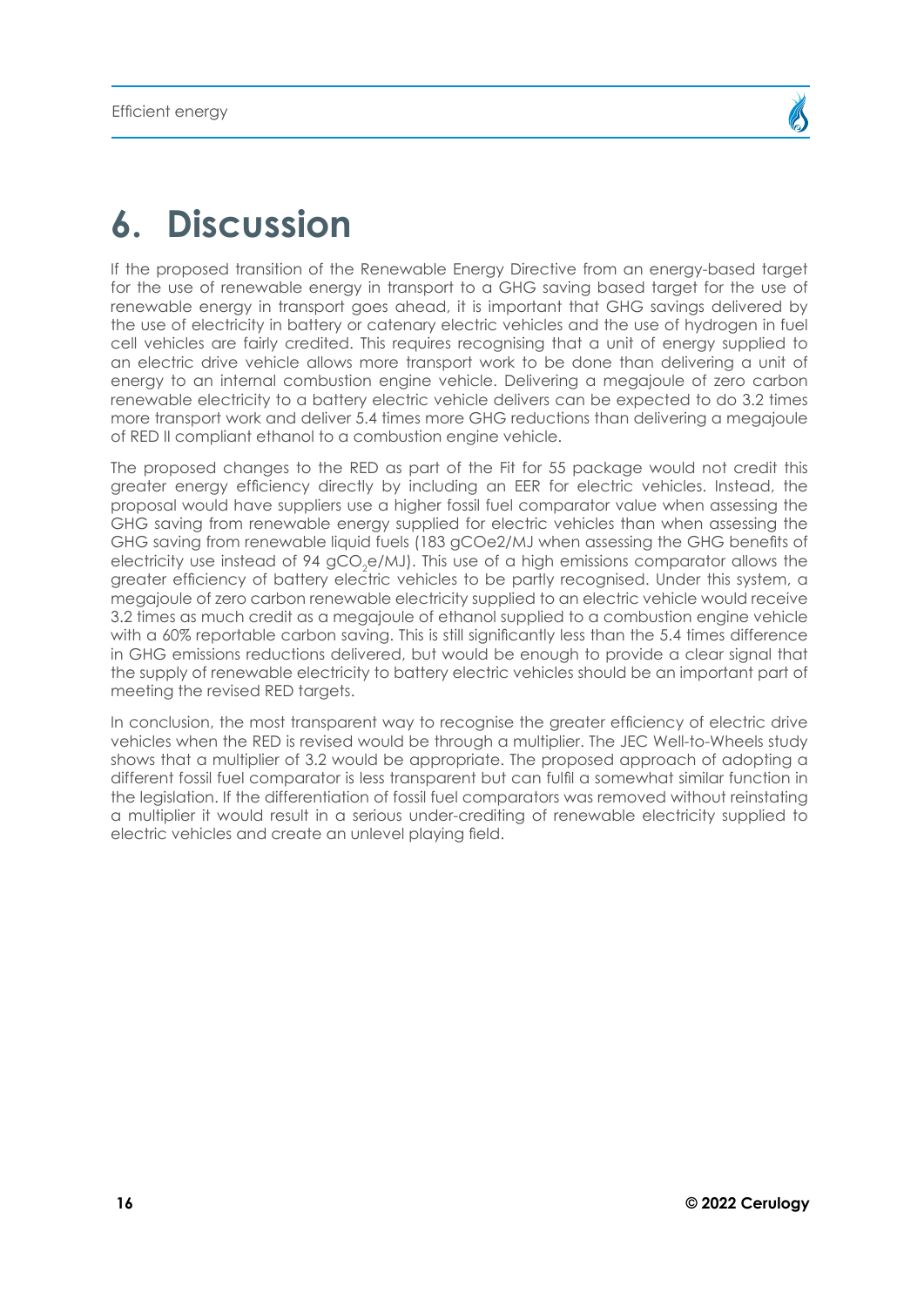### **7. References**

Binder, M., Kraussler, M., Kuba, M., & Luisser, M. (2018). Hydrogen from biomass gasification. In *IEA Bioenergy* (Vol. 85, Issue 3). [https://www.ieabioenergy.com/wp-content/](https://www.ieabioenergy.com/wp-content/uploads/2019/01/Wasserstoffstudie_IEA-final.pdf) [uploads/2019/01/Wasserstoffstudie\\_IEA-final.pdf](https://www.ieabioenergy.com/wp-content/uploads/2019/01/Wasserstoffstudie_IEA-final.pdf)

CARB. (2018). *Battery Electric Truck and Bus Energy Efficiency Compared to Conventional Diesel Vehicles*. *May*, 23. [https://www.arb.ca.gov/msprog/actruck/docs/HDBEVefficiency.](https://www.arb.ca.gov/msprog/actruck/docs/HDBEVefficiency.pdf) [pdf](https://www.arb.ca.gov/msprog/actruck/docs/HDBEVefficiency.pdf)

Dornoff, J., Tietge, U., & Mock, P. (2020). *On The Way to Real-world CO*₂ *Values: The European Passenger Car Market In Its First Year After Introducing The WLTP* (Issue May). [https://theicct.org/sites/default/files/publications/On-the-way-to-real-world-WLTP\\_May2020.](https://theicct.org/sites/default/files/publications/On-the-way-to-real-world-WLTP_May2020.pdf) [pdf](https://theicct.org/sites/default/files/publications/On-the-way-to-real-world-WLTP_May2020.pdf)

European Commission. (2018). *In-depth analysis in support of the Commission Communication COM ( 2018 ) 773 A Clean Planet for all A European long-term strategic vision for a prosperous, modern , competitive and climate neutral economy* (Issue November).

European Commission. (2021a). *EU Reference Scenario 2020*. [https://energy.ec.europa.eu/](https://energy.ec.europa.eu/data-and-analysis/energy-modelling/eu-reference-scenario-2020_en) [data-and-analysis/energy-modelling/eu-reference-scenario-2020\\_en](https://energy.ec.europa.eu/data-and-analysis/energy-modelling/eu-reference-scenario-2020_en)

European Commission. (2021b). *Proposal for a Regulation of the European Parliament and of the Council on ensuring a level playing field for sustainable air transport* (2021/0205 (COD)). [https://ec.europa.eu/info/law/better-regulation/have-your-say/initiatives/12303-Sustainable](https://ec.europa.eu/info/law/better-regulation/have-your-say/initiatives/12303-Sustainable-aviation-fuels-ReFuelEU-Aviation_en)[aviation-fuels-ReFuelEU-Aviation\\_en](https://ec.europa.eu/info/law/better-regulation/have-your-say/initiatives/12303-Sustainable-aviation-fuels-ReFuelEU-Aviation_en)

European Union. (2009). Directive 2009/28/EC of the European Parliament and of the Council of 23 April 2009 on the promotion of the use of energy from renewable sources. In *Official Journal of the European Union* (2009/28/EC; Vol. 140, pp. 16–62). European Parliament and Council. [https://doi.org/10.3000/17252555.L\\_2009.140.eng](https://doi.org/10.3000/17252555.L_2009.140.eng)

European Union. (2015). Directive (EU) 2015/1513 of the European Parliament and of the Council of 9 September 2015 amending Directive 98/70/EC relating to the quality of petrol and diesel fuels and amending Directive 2009/28/EC on the promotion of the use of energy from renewable sources. In *Official Journal of the European Union*. [https://eur-lex.europa.eu/](https://eur-lex.europa.eu/legal-content/EN/TXT/?uri=celex%3A32015L1513) [legal-content/EN/TXT/?uri=celex%3A32015L1513](https://eur-lex.europa.eu/legal-content/EN/TXT/?uri=celex%3A32015L1513)

European Union. (2018). Directive (EU) 2018/2001 of the European Parliament and of the Council on the promotion of the use of energy from renewable sources. *Official Journal of the European Union*, *2018*(L 328), 82–209. [https://eur-lex.europa.eu/legal-content/EN/TXT/](https://eur-lex.europa.eu/legal-content/EN/TXT/PDF/?uri=CELEX) [PDF/?uri=CELEX:](https://eur-lex.europa.eu/legal-content/EN/TXT/PDF/?uri=CELEX)32018L2001&from=EN

Cal. Code Regs. Tit. 17, § 95486.1 - Generating and Calculating Credits and Deficits Using Fuel Pathways, Pub. L. No. Tit. 17, § 95486.1, California Code of Regulationa (2021). [https://](https://www.law.cornell.edu/regulations/california/Cal-Code-Regs-Tit-17-SS-95486-1) [www.law.cornell.edu/regulations/california/Cal-Code-Regs-Tit-17-SS-95486-1](https://www.law.cornell.edu/regulations/california/Cal-Code-Regs-Tit-17-SS-95486-1)

Malins, C. (2017). *What role is there for electrofuel technologies in European transport's low carbon future ?* (Issue November). Cerulogy. [http://www.cerulogy.com/electrofuels/](http://www.cerulogy.com/electrofuels/power-to-the-people-what-role-is-there-for-electrofuel-technologies-in-european-transports-low-carbon-future/) [power-to-the-people-what-role-is-there-for-electrofuel-technologies-in-european-transports](http://www.cerulogy.com/electrofuels/power-to-the-people-what-role-is-there-for-electrofuel-technologies-in-european-transports-low-carbon-future/)[low-carbon-future/](http://www.cerulogy.com/electrofuels/power-to-the-people-what-role-is-there-for-electrofuel-technologies-in-european-transports-low-carbon-future/)

Prussi, M., Yugo, M., De Prada, L., Padella, M., Edwards, R., & Lonza, L. (2020). *JEC Well-to-Wheels report v5*. Publications Office of the European Union.<https://doi.org/10.2760/959137>